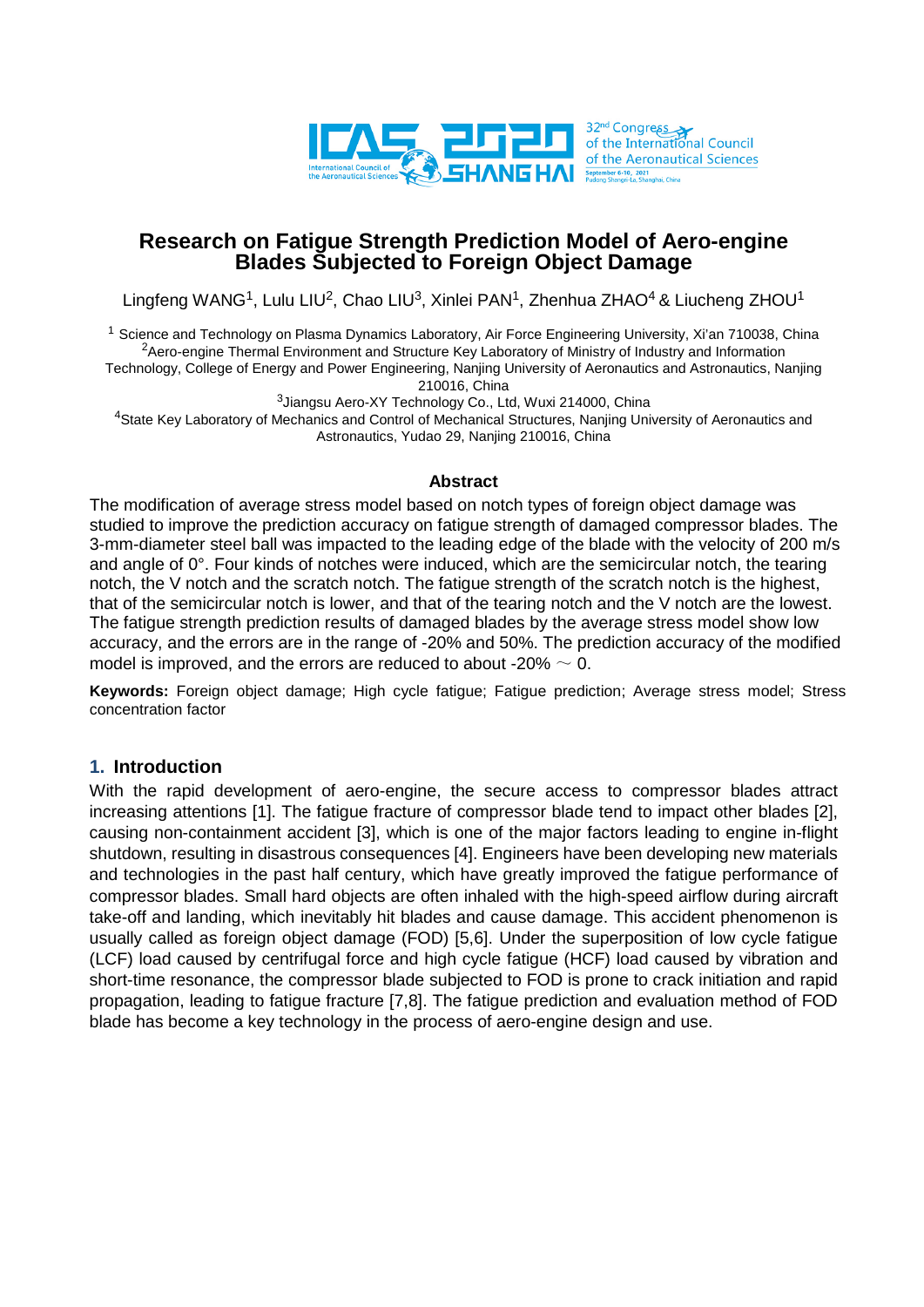The fatigue prediction of FOD blade is based on the study of the fatigue performance of the FOD blade. Scholars have carried out a large number of researches from the perspective of experiment and numerical simulation [9-17]. After decades of experimental researches, air cannon test method has been proved to be the laboratory experimental method which can best reflect the real FOD characteristics [18].The test contents include foreign object sizes [10,13], foreign object types [9], incident velocities [10,12], incident angles [9,13,14], leading edge parameters [11,14] and so on. The results show that the damage size increases with the impact energy and foreign object hardness. The incident angle and the foreign object shape mainly affect the morphology of the damage notch. The main feature of FOD is the loss of material, micro-crack, adiabatic shear band and other microdamage characteristics caused by high velocity impact. It can introduce serious residual tensile stress at the root of the notch, which significantly affects the fatigue performance [19-23]. The numerical simulation is more used to study the state which is difficult to carry out experiments under laboratory conditions, such as the distribution of residual stress [15-17], and significantly reduces the number of experiments and the cost.

The research on the prediction method of the FOD blade fatigue is always in progress. As early as 1958, Neuber [24] proposed the method of predicting the fatigue notch factor by studying the stress state of notched components, namely the average stress model. After that, Peterson [25] made a modification on the basis of Neuber's research, which simplified the equation form and made it more convenient for engineering application. However, many scholars who study the prediction method of the FOD blade fatigue strength have proposed that the prediction accuracy of average stress model is poor. Ruschau et al. [10] used the average stress model to predict the HCF strength of FOD Ti– 6Al–4V specimens at a stress ratio of 0.1, and found that predicted values were significantly higher than tested values. Zhao et al. predicted the fatigue strength of titanium alloy flat plate specimens and stainless steel simulation blades subjected to FOD using neural network method [26] and the worst case notch model [27], respectively. Results show that the accuracy of the two methods was much higher than that of the average stress model. In addition, the Kitagawa – Takahashi (K–T) diagram [22], the theory of critical distance [28], etc. can also be used to predict the fatigue strength of the FOD blade. However, these models with high prediction accuracy all have the problems of complex form and inconvenient use.

This paper focuses on the modification method of the average stress model according to the FOD notch types to improve its accuracy. FOD and HCF tests were carried out to analyze the effect of FOD on the HCF performance of compressor blades. The modified equation of theoretical stress concentration factor was established, which is used in the calculation of the average stress model. The prediction errors before and after the modification were compared. This work can provide judgment basis for repair and maintenance of FOD aero-engine blades.

## **2. Experimental procedures**

## 2.1 Specimen details

The material of test samples is 1Cr15Ni4Mo3N stainless steel, which is a kind of precipitation hardening stainless steels. It is now widely used in the manufacture of aero-engine fan shaft, compressor blade and some other components working at a temperature lower than 550 °C. The mechanical properties at room temperature are shown in Table 1. The compressor blades of a turbine-shaft engine was chosen as test samples, as shown in Fig. 1.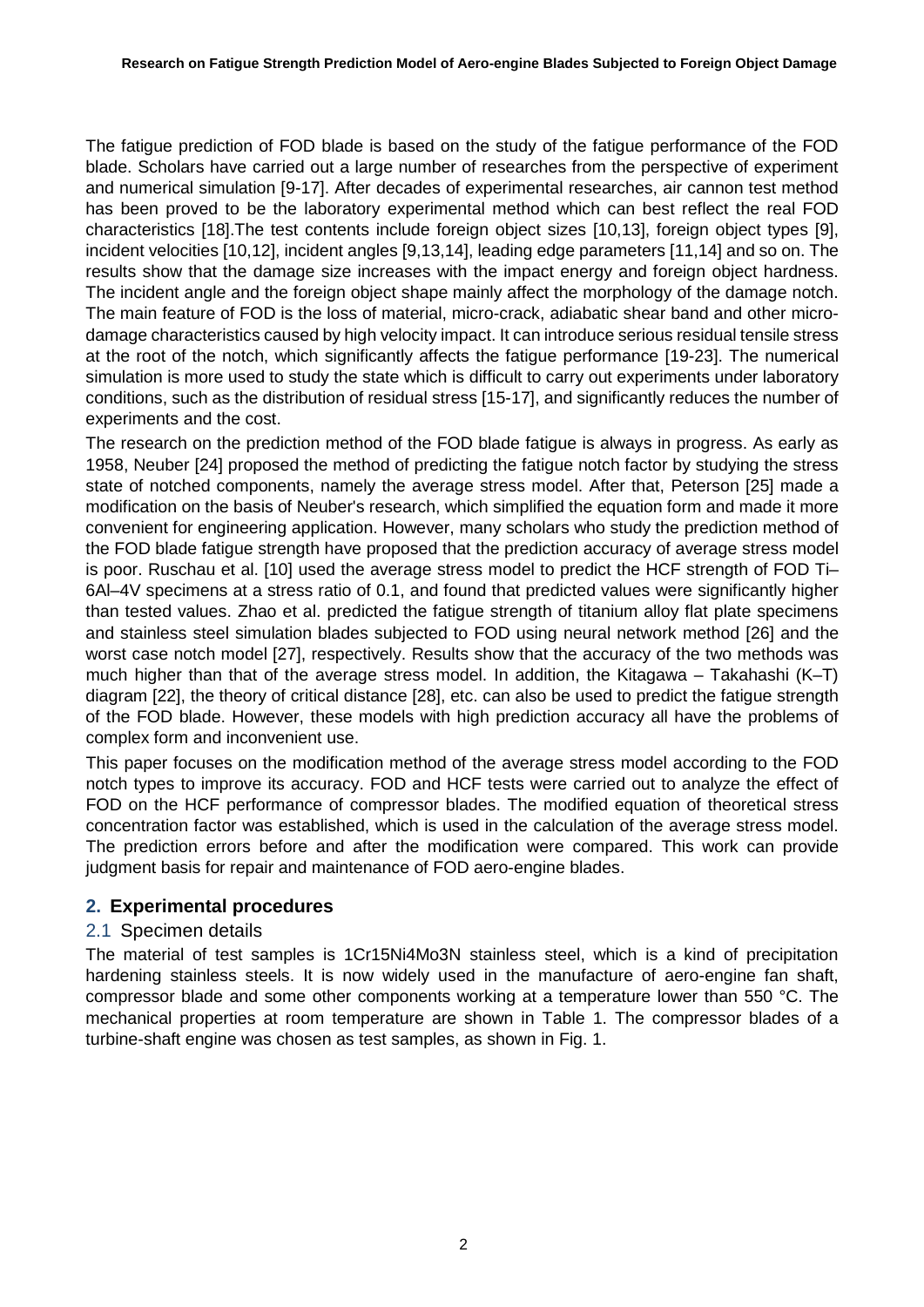

Figure 1 A compressor blade of turbine-shaft engine.

Table 1 Mechanical properties of 1Cr15Ni4Mo3N and GCr15 steel at room temperature

| Material          | Density / $(kq/m3)$ | Elastic modulus / GPa | Poisson's ratio |
|-------------------|---------------------|-----------------------|-----------------|
| 1Cr15Ni4Mo3N      | 7870                | 194.2                 | 0.33            |
| GCr <sub>15</sub> | 7850                | 210                   | 0.3             |

# 2.2 FOD tests and measurement

The FOD tests were promoted by impacting a GCr15 steel ball with a diameter of 3 mm onto the leading edge of the test sample at the incident velocity of 200 m/s using an air cannon test system. Mechanical properties of GCr15 hardened steel at room temperature are shown in Table 1. The air cannon test system consists of gas cylinder, a gas storage tank, a loading mechanism, solenoid valves, a pressure sensor, a target chamber and other components, as shown in Fig. 2. The maximum stress position of the leading edge under the first-order vibration mode was selected as the impact position of the compressor blade during the FOD test, which is 6.5 mm away from the blade root. The radius of leading edge on the FOD test position is 0.1 mm.



Figure 2 The air cannon test system [26].

The damage notch sizes and shapes were measured and observed by the KH-7700 threedimensional stereomicroscope (HIROX, Japan) after the FOD test, whose highest measurement accuracy is 1 μm.

## 2.3 HCF tests

The HCF tests at 107 cycles of compressor blades were carried out on a vibration table under the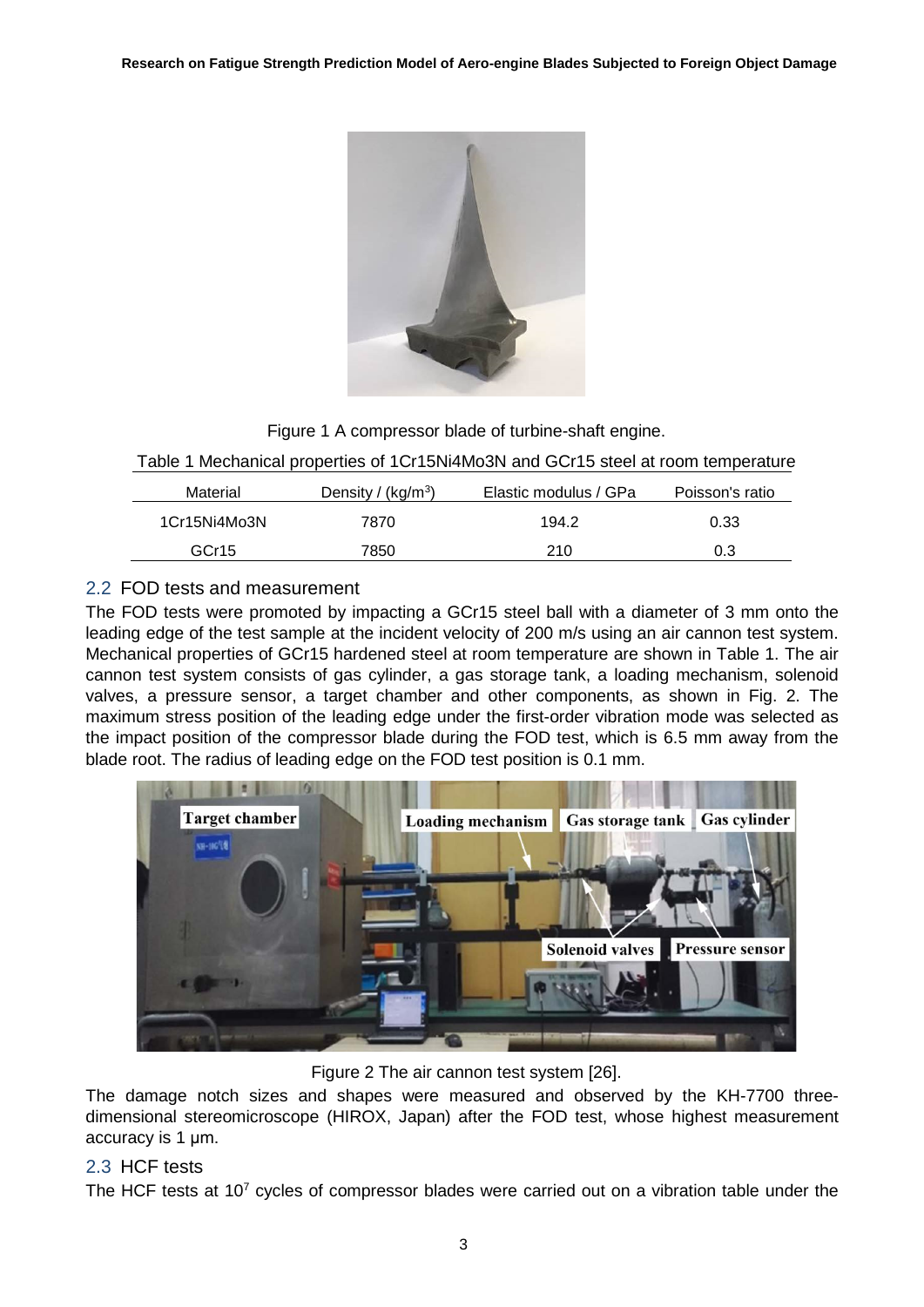first-order bending vibration mode. All samples were clamped by the combined action of the top pressing block and the back pushing block, as shown in Fig. 3. The HCF tests were promoted using step-loading method (Maxwell and Nicholas [29], 1999), which can be described as follows. If a given sample survives the initial stress level at  $10<sup>7</sup>$  cycles without fatigue failure, the stress level will be increased by 10% and the test is repeated. This will continue until the sample fails in less than  $10<sup>7</sup>$ cycles. It is assumed that the fatigue damage accumulates linearly in the stress level that the sample fails, the fatigue strength at  $10<sup>7</sup>$  cycles can be calculated according to the following equation:

$$
\sigma_{\rm e} = \sigma_{\rm p} + \frac{n}{10^7} \cdot \left( \sigma_{\rm f} - \sigma_{\rm p} \right) \tag{1}
$$

where  $\sigma_e$  is the fatigue strength at 10<sup>7</sup> cycles,  $\sigma_p$  is the stress level before the final loading step,  $\sigma_f$  is the stress level of the final loading step, and *n* is the number of cycles when the test sample fails.



Figure 3 The fixture and compressor blade.

An example of load spectrum for step-loading method is shown in Fig. 4. For different notch type of test samples, the initial stress level was changed appropriately.





The stress at the FOD notch of the test sample is obtained by converting the test value of the strain gauge pasted on the surface of the blade with the nominal stress of each characteristic point under the first-order bending mode numerical calculated by the finite element method. DH5981 dynamic signal testing and analyzing system is used to collect strain data, and the sampling rate is 15 kHz. The sticking position of the strain gauge on the surface of the sample is defined as point P. The test value of the strain gauge is  $\varepsilon_P$  and the nominal stress of numerical simulated element value at this point is  $\sigma_{P0}$ . The root of FOD notch is defined as point N and the nominal stress of numerical simulation at this point is  $\sigma_{N0}$ . The fatigue strength of the test sample is  $\sigma_N$ . The relationship between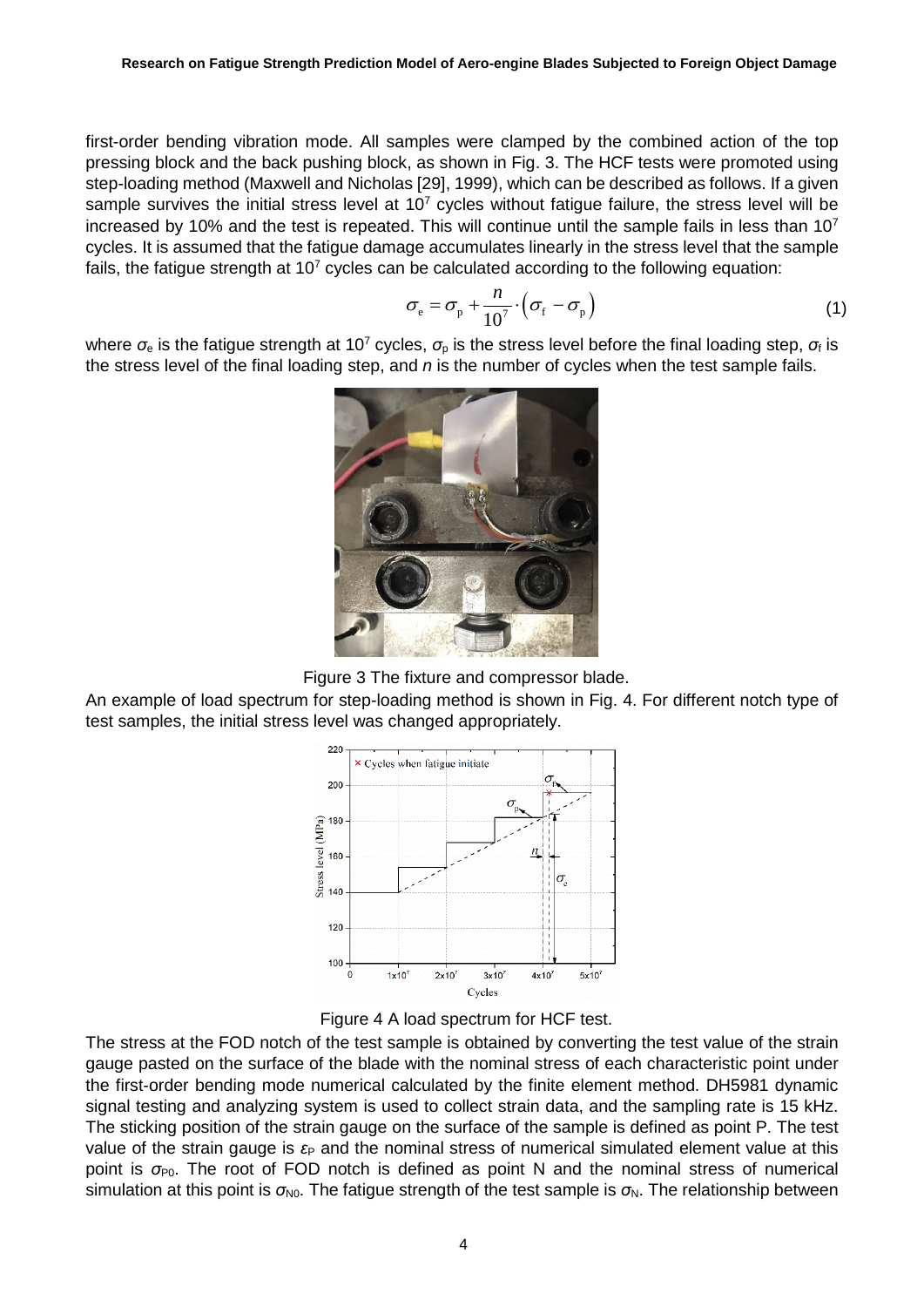these parameters can be calculated by the following equation. Where all simulation stresses were taken as element values.

$$
\frac{\sigma_{\rm p_0}}{\rm E} = \frac{\sigma_{\rm N0}}{\sigma_{\rm N}}
$$
 (2)

### **3. Results and discussions**

#### 3.1 FOD characterization

FOD tests were conducted on 10 compressor blades. The size and shape of damage notch due to high speed impact of steel ball was measured using optical microscopy. The damage size along the leading edge direction is defined as the notch width and the damage size perpendicular to the leading edge direction is defined as the notch depth, as shown in Fig. 5. According to the shape of the damage notch, it can be divided into four types, which are the semicircle notch (Fig. 5 a), the scratch notch (Fig. 5 b), the tearing notch (Fig. 5 c) and the V notch (Fig. 5 d). Among them, the average depth of the V notch is the largest, the average depth of the semicircle notch and the tearing notch is in the middle, and the average depth of the scratch notch is the smallest, as shown in Fig. 6. This rule is consistent with the definition of notch type (Fig. 5). The damage of the scratch notch is shallow while that of the V notch is sharp, which leads to significant difference in notch depth. The damage size showed obvious dispersion, especially in the damage depth.



Figure 5 Notch types and the definition of damage sizes. a) Semicircular notch; b) Scratch notch; c) Tearing notch; d) V notch.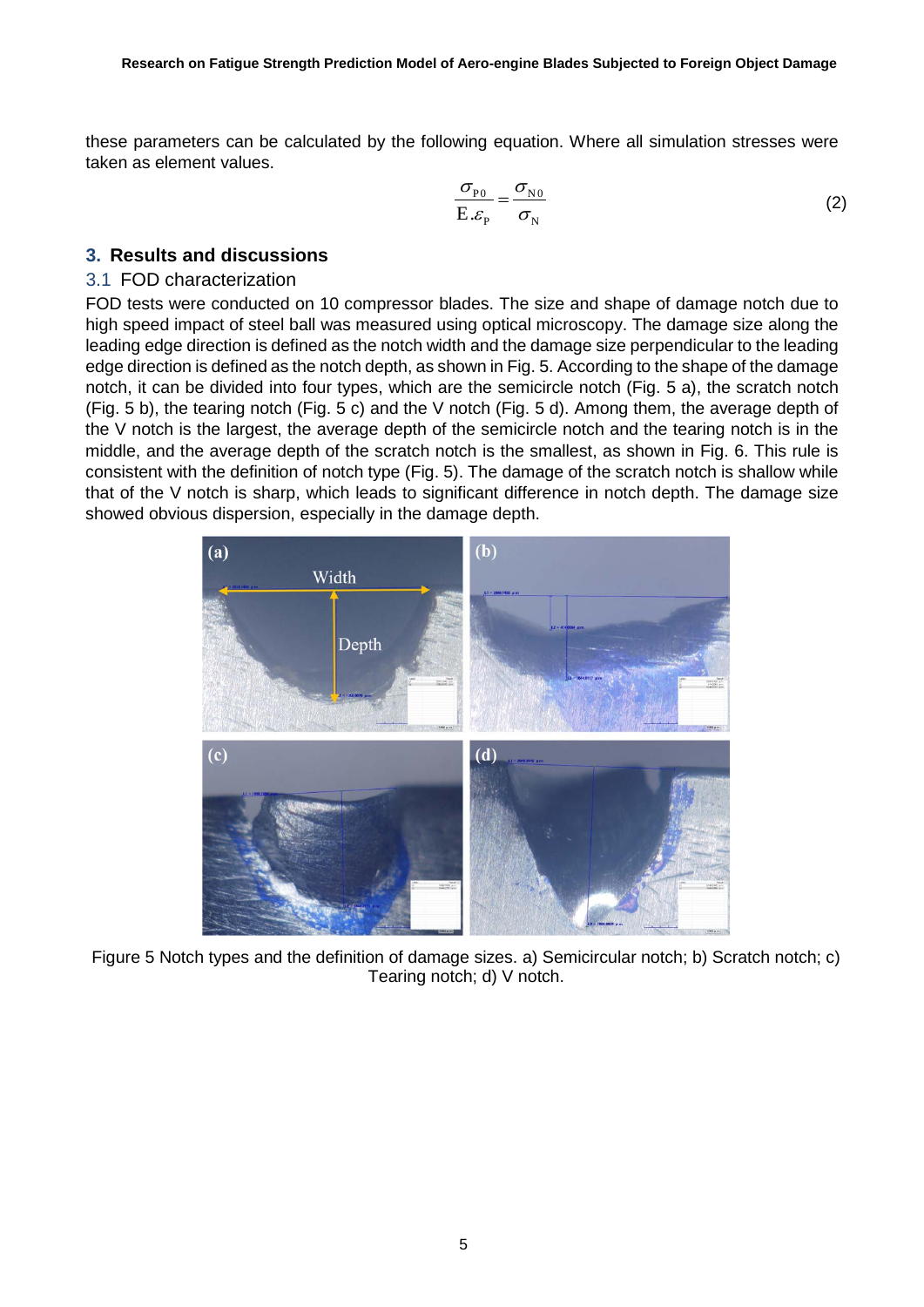

Figure 6 Distribution of notch size with respect to notch type.

## 3.2 HCF strength

The test results for the HCF strength of compressor blades at a life of  $10<sup>7</sup>$  cycles are shown in Fig. 7. It can be seen from the figure that there is a certain relationship between the fatigue strength and the notch size. It is shown in Fig. 7b that, on the whole, the fatigue strength of FOD compressor blades decrease with the increase of the notch depth. The distribution of fatigue strength with the notch width is disordered, as shown in Fig 7a. It is more obvious that the fatigue strength of FOD compressor blades varies with different notch types. It can be seen from Fig. 7c that the fatigue strength of the scratch notch is the highest, that of the semicircle notch is lower than the scratch notch, and that of the tearing notch and the V notch is the lowest. Therefore, it is necessary to classify the types of FOD notches, so as to carry out targeted fatigue strength prediction method study.





## **4. Fatigue strength prediction**

#### 4.1 The average stress model

In the early stage of fatigue research on notched components, the stress concentration factor  $(K_t)$  is often used to describe the effect of notches on the fatigue performance of notched components. Subsequently, the fatigue notch factor  $(K_f)$  was introduced to characterize the difference of fatigue properties between notched and intact components more accurately. The fatigue notch factor is defined as the ratio of the intact specimen fatigue strength to the notched specimen fatigue strength under the same conditions and number of cycles, as described in the following equation.

$$
K_{\rm f} = \frac{\sigma_{\rm intact}}{\sigma_{\rm notched}}
$$
 (3)

where σ<sub>intact</sub>=575 MPa, obtained by bending vibration fatigue test of 1Cr15Ni4Mo3N stainless steel standard fatique specimen at  $10<sup>7</sup>$  cycles.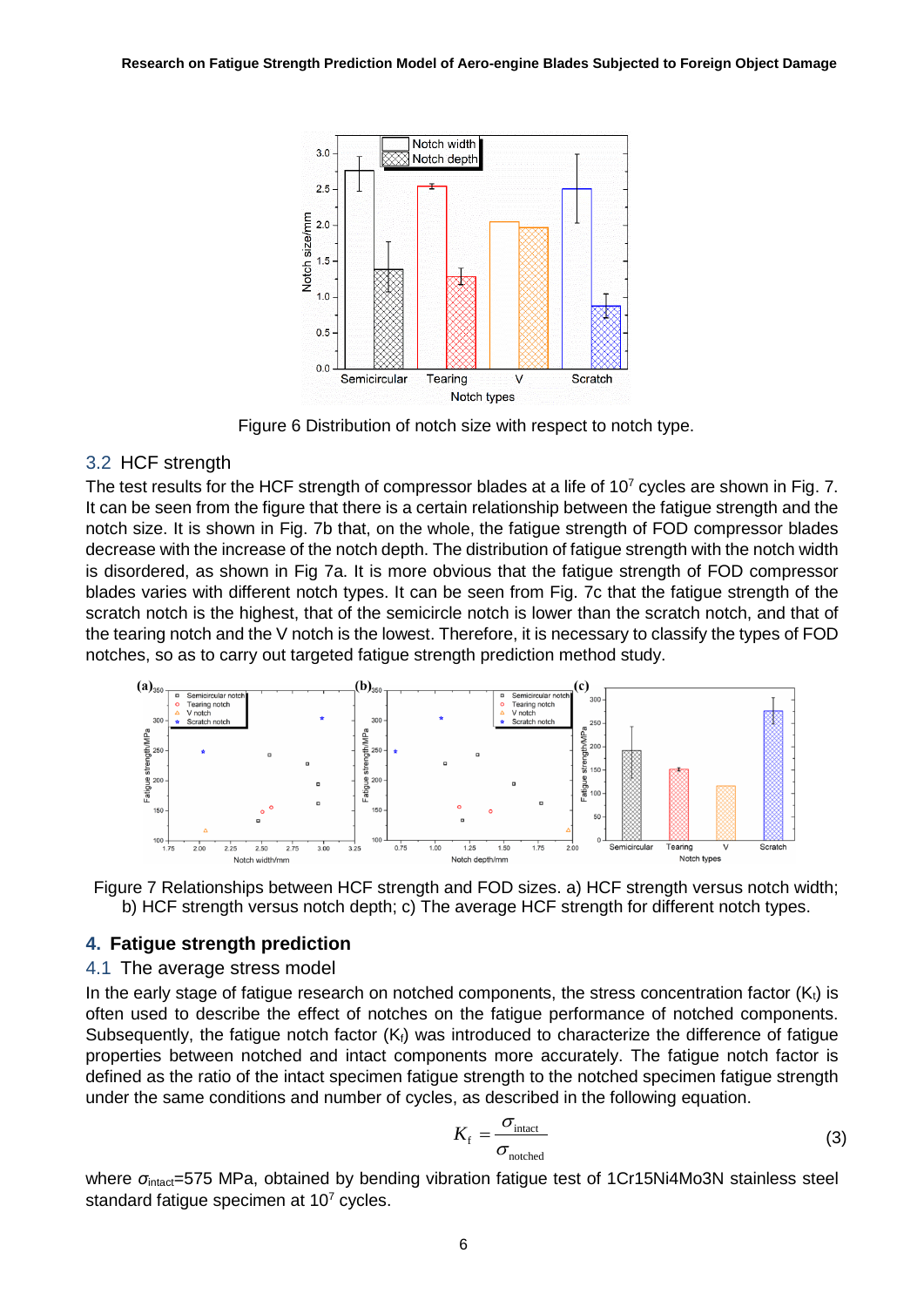In this work, the Peterson formula (Eq. 4) and Neuber formula (Eq. 5) of the average stress model were both used to predict the fatigue strength of FOD compressor blades.

$$
K_{\rm f} = 1 + \frac{K_{\rm t} - 1}{1 + \alpha_{\rm p} / \rho} \tag{4}
$$

$$
K_{\rm f} = 1 + \frac{K_{\rm t} - 1}{1 + \sqrt{\alpha_{\rm N} / \rho}}
$$
 (5)

where *ρ* is the radius of the notch root (the radius of the incident steel ball is selected to approximately express it in this work) and  $\alpha_P$ ,  $\alpha_N$  are the material constants under the influence of tensile stress, which can be taken from the  $\alpha$ - $\sigma_b$  curve (Fig. 8, [30]). Given that the tensile strength of 1Cr15Ni4Mo3N stainless steel is 1234 MPa,  $\alpha_P$  can be seen to be 0.147,  $\alpha_N$  can be seen to be 0.02.



Figure 8  $\alpha$ -σ<sub>b</sub> curve. a) Peterson formula; b) Neuber formula.

The theoretical stress concentration factor  $K_t$  of the plate edge notch can be calculated by using a half-model of an elliptical hole in an infinite plate. In engineering application, the approximate equation (Eq. 6) derived from the above method is common used.

$$
K_{t} = 1 + 2\sqrt{\frac{d}{\rho}}
$$
 (6)

where *d* is the depth of the notch.

The error distributions of the fatigue strengths of FOD compressor blades predicted by the Peterson formula and Neuber formula are shown in Fig. 9. The error here is defined as the ratio of the difference between the predicted value and the test value to the test value, as shown in the following equation.

$$
error = \frac{\sigma_{\text{prediction}} - \sigma_{\text{test}}}{\sigma_{\text{test}}}
$$
 (6)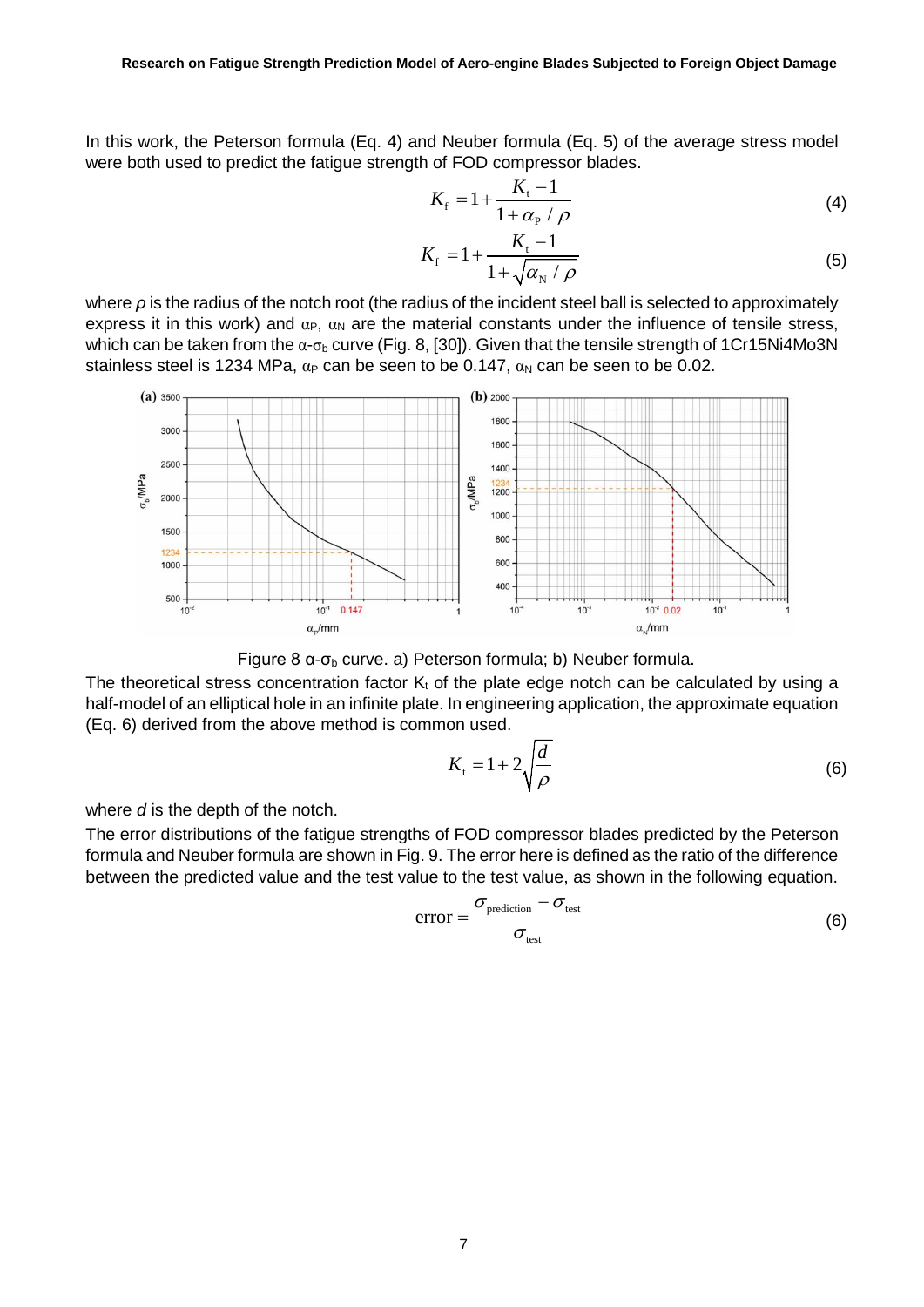

Figure 9 Prediction error distribution of fatigue strength according to the Peterson formula and Neuber formula for different notch types.

It can be seen from the figure that the predicted value of Peterson formula is lower than that of Neuber formula, and the difference is within 2%. It can be concluded that the two methods have similar prediction results on fatigue strength of notched compressor blades. The number of test samples with predicted value greater than the test value accounts for the majority. It is obvious that the prediction on bending fatigue strength of compressor blade by these two formulas is dangerous in engineering. The prediction error of V notch is the largest, which is more than 50%. The fatigue strength prediction errors of the other three types of notches are mostly within 50%, but also show obvious difference with the notch types. The prediction error of tearing notch is around 40%, of scratch notch is over - 20%, and of semicircular notch mostly in the range of ±20%. Considering the obvious difference of fatigue strength prediction error on notch type, the average stress model is modified for different notch types in the following work.

#### 4.2 The modified average stress model based on notch types

The notch type of FOD compressor blade is distinguished according to its shape, which has the greatest influence on the stress concentration factor. The Peterson formula and the Neuber formula both use the approximate equation of theoretical stress concentration factor derived from the halfmodel of an elliptical hole in an infinite plate. When the equation is applied to the damage notch caused by high velocity impact of the steel ball on the leading edge of the blade, there must be a great error. The high velocity impact process will cause micro cracks, adiabatic shear bands and other micro damage characteristics to the notch, so the stress concentration factor calculated by the approximate equation is often lower than the actual value. As a result, the predicted value of the fatigue notch factor is also lower than the actual value, and the predicted value of the fatigue strength of notched compressor blade is higher than the actual value. This is dangerous in engineering use.

In view of the above reasons, the approximate calculation equation of theoretical stress concentration factor is modified based on the characteristics of different notch types. Considering the micro damage of the FOD notch, the actual stress concentration factor of other three notch types should be larger than the theoretical value, except the scratch notch. The tearing notch and the V notch are sharper so that the actual stress concentration factor should be much larger than the theoretical value. Therefore, the constant term in the theoretical stress concentration factor equation is modified according to the order of the V notch being the largest, the tearing notch being the second, the semicircular notch being the third and the scratch notch being the smallest. The modified calculation equations of stress concentration factor are listed in Table 2. According to the modified calculation equations, the fatigue strength of FOD compressor blades are predicted using both the Peterson formula and the Neuber formula, and the error analyses are shown in Figure 10.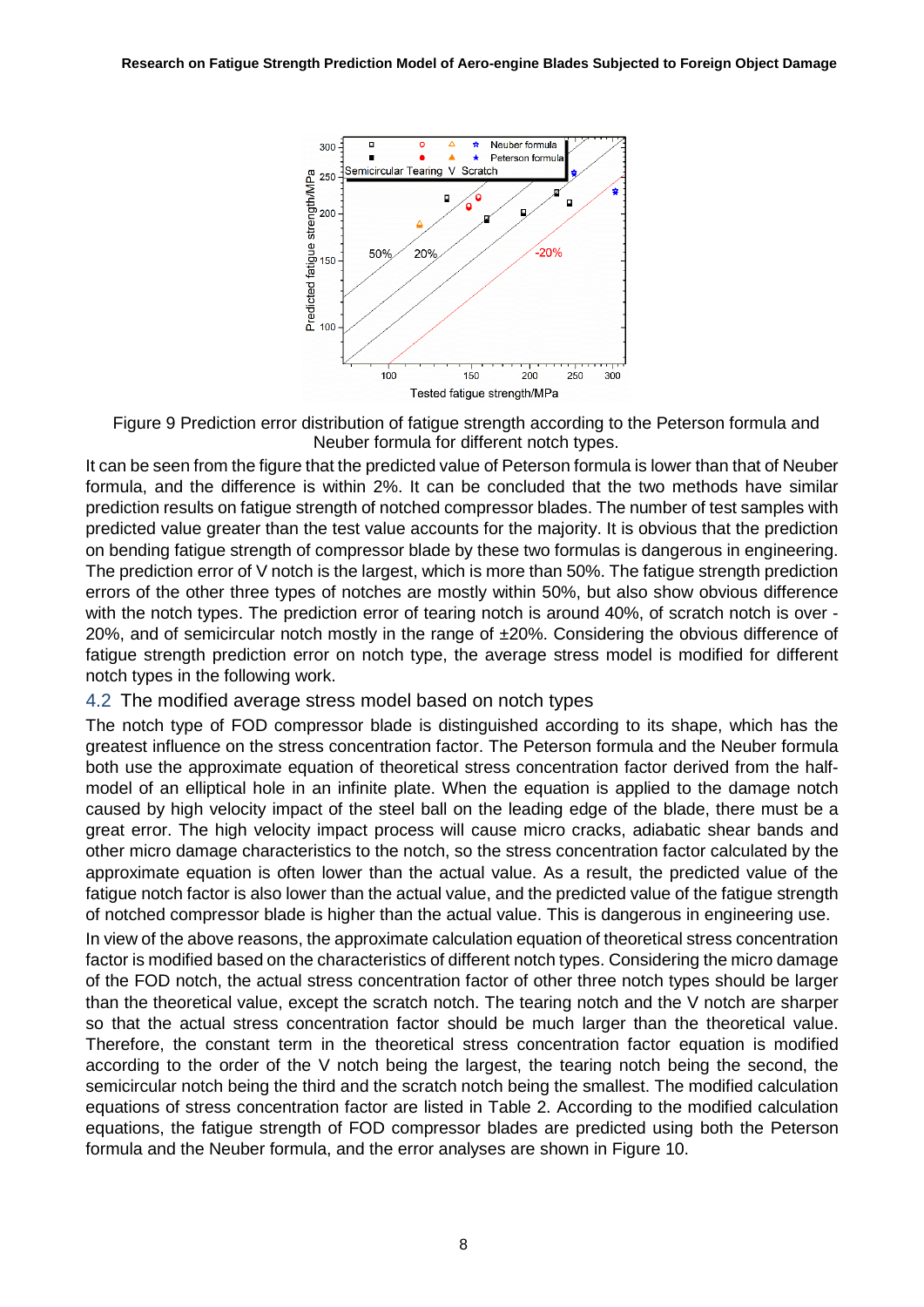

Figure 10 Prediction error distribution of fatigue strength according to the modified Peterson formula and Neuber formula for different notch types.

Table 2 Approximate calculation equation of stress concentration factor based on damage type

| modification       |                                       |  |  |
|--------------------|---------------------------------------|--|--|
| Notch types        | Equation                              |  |  |
| Scratch notch      | $K_{t} = 1 + 2 \sqrt{\frac{d}{\rho}}$ |  |  |
| Semicircular notch | $K_t = 1.5 + 2 \sqrt{\frac{d}{\rho}}$ |  |  |
| Tearing notch      | $K_t = 2.5 + 2 \sqrt{\frac{d}{\rho}}$ |  |  |
| V notch            | $K_t = 3 + 2 \sqrt{\frac{d}{\rho}}$   |  |  |

It can be seen from the analyses of the above figure that the fatigue strength prediction accuracy of FOD compressor blades using the modified stress concentration factor equation has been greatly improved. The prediction errors of all notched samples are less than 50%, and most of them lie in the range of -20% to 20%. The fatigue strength predicted value of all blades are lower than the test value except for two samples, which is safe in engineering application. This makes the modified average stress model have certain engineering application value.

## **5. Conclusions**

HCF test studies of FOD 1Cr15Ni4Mo3N stainless steel compressor blades of a turbine-shaft engine and the fatigue strength prediction method modification researches allow us to draw the following conclusions:

(1) The damage size showed obvious dispersion, especially in the damage depth. According to the difference in the morphology of the notch, it is divided into four types, namely the semicircular notch, the tearing notch, the V notch and the scratch notch.

(2) HCF test results showed a certain relationship between the fatigue strength and the notch size. The greater the notch depth, the lower the fatigue strength. The notch type has a more obvious influence on the fatigue strength of the damaged blades. The fatigue strength of the scratch notch is the largest, of the semicircle notch is lower, and of the tearing notch and the V notch are the lowest.

(3) The prediction difference between the two formulas is very small. The prediction errors are within the range of -20% to 50%. This is dangerous in engineering applications. The approximate equation of theoretical stress concentration factor was modified according to notch types, improving the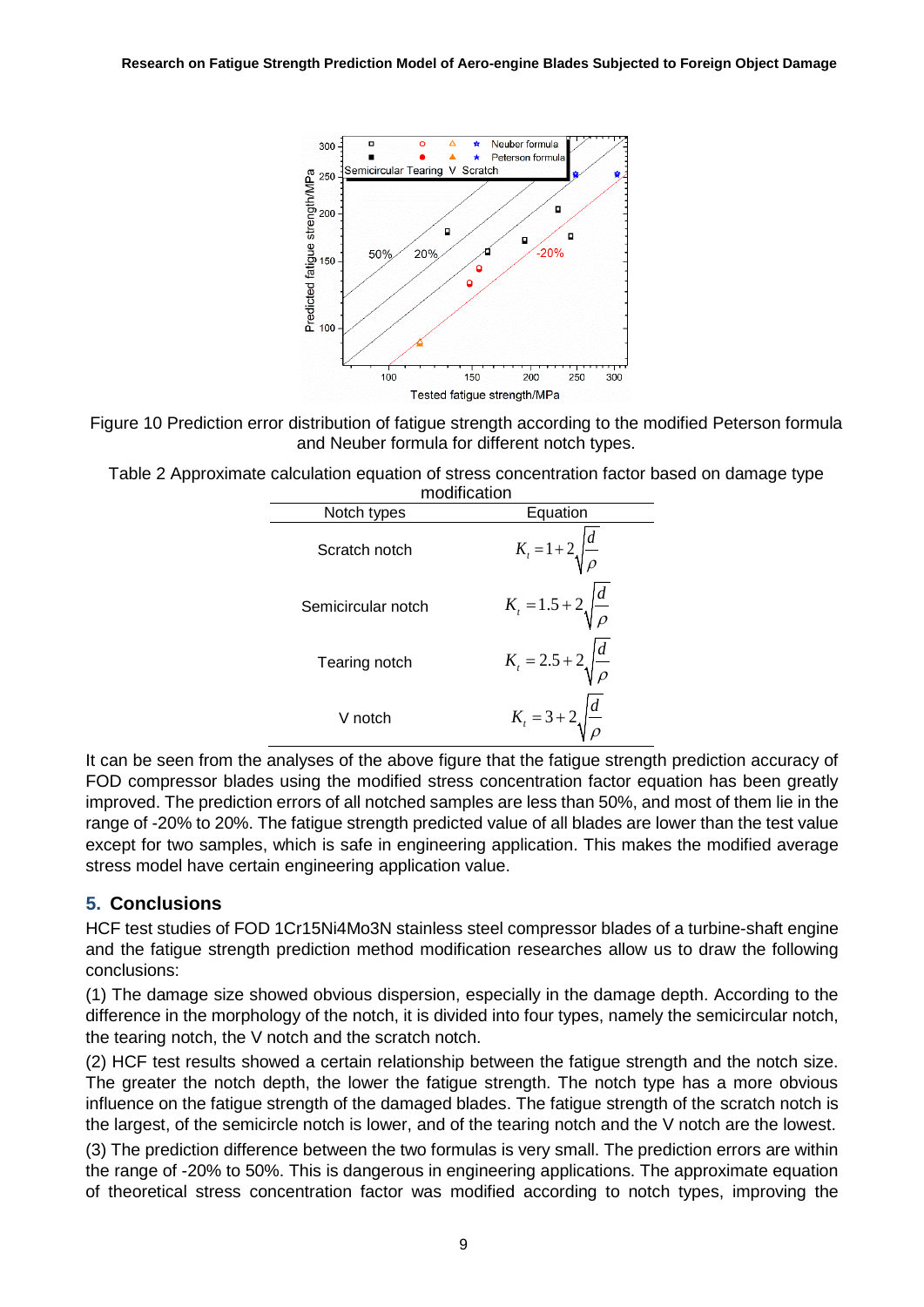prediction accuracy to the error range of -20% to 0.

### **Data Availability Statement**

The datasets generated during and/or analysed during the current study are available from the corresponding author on reasonable request.

#### **Conflicts of Interest**

The authors declare that they have no conflicts of interest.

#### **Acknowledgements**

The authors thank the anonymous reviewers for their critical and constructive review of the manuscript. This work was supported by the National Major Science and Technology Project of China [grant number J2019-IV-0014-0082]; the National Natural Science Foundation of China [grant numbers 51875574] and the National defense Basic research program [No. JCKY2019802B001].

### **Copyright Statement**

The authors confirm that they, and/or their company or organization, hold copy right on all of the original material included in this paper. The authors also confirm that they have obtained permission, from the copyright holder of any third party material included in this paper, to publish it as part of their paper. The authors confirm that they give permission, or have obtained permission from the copyright holder of this paper, for the publication and distribution of this paper as part of the ICAS proceedings or as individual off-prints from the proceedings.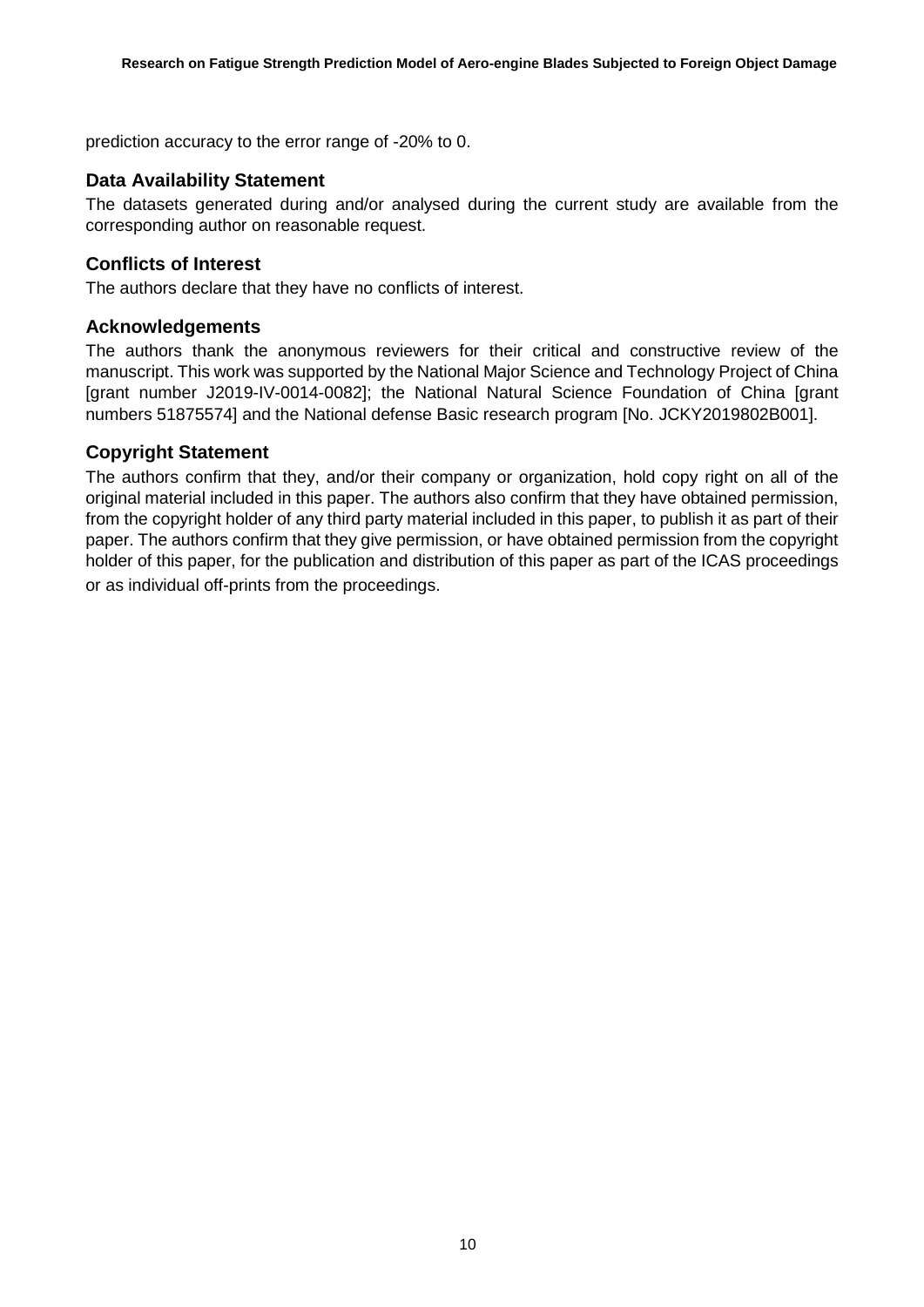#### **References**

- [1] Zhao Z H, Lu K N, Wang L F, et al. Prediction of combined cycle fatigue life of TC11 alloy based on modified nonlinear cumulative damage model. *Chinese Journal of Aeronautics*, Vol. 34, No. 7, pp 73-84, 2021.
- [2] Zhu W, Jin Y J, Yang L, et al. Fracture mechanism maps for thermal barrier coatings subjected to single foreign object impact. *Wear*, Vol. 414-415, pp 303-309, 2018.
- [3] Hong W R and Xuan H J. Multi-blade effects on aero-engine blade containment. *Aerospace Science and Technology*, Vol. 49, No. 2, pp 101-111, 2016.
- [4] Brad B. *Foreign object debris and damage prevention*. 1st edition, Douglas Products Division, 1998.
- [5] Bache M R, Bradshaw C and Voice W. Characterisation of foreign object damage and fatigue strength in titanium based aerofoil alloys. *Materials Science and Engineering: A*, Vol. 354, No. 1-2, pp 199-206, 2003.
- [6] Sharma R, Singh S and Singh A K. Foreign object damage investigation of a bypass vane of an aero-engine. *Materials Today: Proceedings*, Vol. 5, No. 9, pp 17717-17724, 2018.
- [7] Witek L, Wierzbińska M and Poznańska A. Fracture analysis of compressor blade of a helicopter engine. *Engineering Failure Analysis*, Vol. 16, pp 1616-1622, 2009.
- [8] Marandi S M, Rahmani K and Tajdari M. Foreign object damage on the leading edge of gas turbine blades. *Aerospace Science and Technology*, Vol. 33, No. 1, pp 65-75, 2014.
- [9] Farahani H K, Ketabchi M, Zangeneh S, et al. Characterization of damage induced by impacting objects in Udimet-500 alloy. *Journal of Failure Analysis and Prevention*, Vol. 16, No. 4, pp 629–634, 2016.
- [10]Ruschau J, Thompson S R and Nicholas T. High cycle fatigue limit stresses for airfoils subjected to foreign object damage. *International Journal of Fatigue*, Vol. 25, No. 9-11, pp 955–962, 2003.
- [11]Frankel P G, Withers P J, Preuss M, et al. Residual stress fields after FOD impact on flat and aerofoil-shaped leading edges. *Mechanics and Materials*, Vol. 55, No. 12, pp 130–145, 2012.
- [12]Peters J O and Ritchie R O. Influence of foreign-object damage on crack initiation and early crack growth during high-cycle fatigue of Ti–6Al–4V. *Engineering Fracture Mechanics*, Vol. 67, No. 3, pp 193–207, 2000.
- [13]Ruschau J J, Nicholas T and Thompson S R. Influence of foreign object damage (FOD) on the fatigue life of simulated Ti–6Al–4V airfoils. *International Journal of Impact Engineering*, Vol. 25, No. 3, pp 233–250, 2001.
- [14]Martinez C M, Eylon D, Nicholas T, et al. Effects of ballistic impact damage on fatigue crack initiation in Ti–6Al– 4V simulated engine blades. *Materials Science and Engineering: A*, Vol. 325, No. 1-2, pp 465–477, 2002.
- [15]Oakley S and Nowell D. Prediction of the combined high- and low-cycle fatigue performance of gas turbine blades after foreign object damage. *International Journal of Fatigue*, Vol. 29, No. 1, pp 69–80, 2007.
- [16]Duó P, Liu J, Dini D, et al. Evaluation and analysis of residual stresses due to foreign object damage. *Mechanics of Materials*, Vol. 39, No. 3, pp 199–211, 2007.
- [17]Chen X and Hutchinson W J. Foreign object damage and fatigue crack threshold: cracking outside shallow indents. *International Journal of Fracture*, Vol. 107, No. 1, pp 31–51, 2001.
- [18]Nicholas T. *High cycle fatigue: a mechanics of materials perspective*. 1st edition, Elsevier, 2006.
- [19]Ding J, Hall R F, Byrne J, et al. Fatigue crack growth from foreign object damage under combined low and high cycle loading. Part I: experimental studies. *International Journal of Fatigue*, Vol. 29, pp 1339-1349, 2007.
- [20]Ding J, Hall R F, Byrne J, et al. Fatigue crack growth from foreign object damage under combined low and high cycle loading. Part II: a two-parameter predictive approach. *International Journal of Fatigue*, Vol. 29, pp 1350- 1358, 2007.
- [21]Duó P, Liu J, Dini D, et al. Evaluation and analysis of residual stresses due to foreign object damage. *Mechanics and Materials*, Vol. 39, No. 3, pp 199–211, 2007.
- [22]Peters J O, Boyce B L, Chen X, et al. On the application of the Kitagawa-Takahashi diagram to foreign-object damage and high-cycle fatigue. *Engineering Fracture Mechanics*, Vol. 69, pp 1425–1446, 2002.
- [23]Zhao Z H, Wang L F, Lu K N, et al. Effect of foreign object damage on high-cycle fatigue strength of titanium Alloy for aero-engine blade. *Engineering Failure Analysis*, Vol. 118, pp 104842, 2020.
- [24]Neuber H. *Theory of notch stresses. in Kerbspannungslehre*. 2nd edition, Springer, 1958. [German].
- [25]Pilkey W D. *Peterson's stress concentration factors*. 2nd edition, Wiley, 2007.
- [26]Zhao Z H, Wang L F, Zhang J H, et al. Prediction of high-cycle fatigue strength in a Ti-17 alloy blade after foreign object damage. *Engineering Fracture Mechanics*, Vol. 241, pp 107385, 2020.
- [27]Zhao Z H, Wang L F, Liu C, et al. Prediction of high-cycle fatigue performance of 1Cr11Ni2W2MoV stainless steel plate after foreign object damage. *International Journal of Aerospace Engineering*, pp 1-13, 2020.